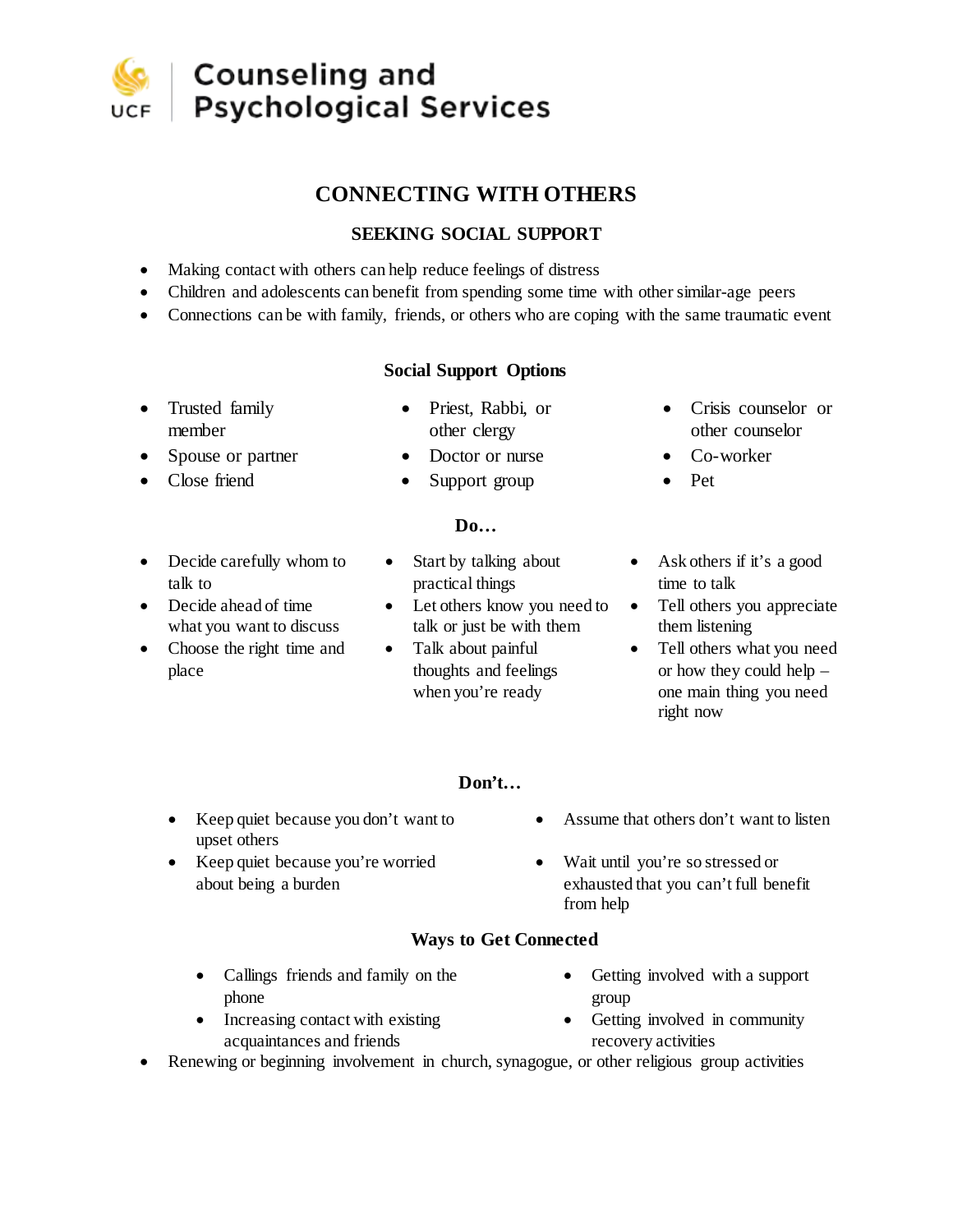

# **Counseling and Psychological Services**

## **CONNECTING WITH OTHERS**

## **GIVING SOCIAL SUPPORT**

You can help family members and friends cope with the disaster by spending time with them and listening carefully. Most people recover better when they feel connected to others who care about them. Some people may choose not to talk about their experiences very much, and others may need to discuss their experiences. For some, talking about things that happened because of the disaster can help them seem less overwhelming. For other, just spending time with people one feels close to and accepted by, without having to talk, can feel best. Here is some information about giving social support to other people.

#### **Reasons Why People May Avoid Social Support**

- 
- Feeling embarrassed or "weak" Doubting that it will be helpful,
- 
- Not knowing what they need Feeling that others will be disappointed or judgmental
	- or that others won't understand
	- Feeling they will lose control Having tried to get help and felt that it wasn't there before

## **Good Things to Do When Giving Support**

- Show interest, attention, and care
- Find an uninterrupted time and place to talk
- Be free of expectations or judgements
- Show respect for individuals' reactions and ways of coping
- Acknowledge that this type of stress can take time to resolve
- Help brainstorm positive ways to deal with their reactions
- Wanting to avoid thinking or feeling about the event
- Not wanting to burden others
- Not knowing where to get help
- Talk about expectable reactions to disasters, and healthy coping
- Believe that the person is capable of recovery
- Offer to talk or spend time together as many times as is needed

## **Things that Interfere with Giving Support**

- Rushing to tell someone that he/she will be okay or that they should just "get over it"
- Discussing your own personal experiences without listening to the other person's story
- Stopping the person from talking about what is bothering them
- Acting like someone is weak or exaggerating because he or she isn't coping as well as you are
- Giving advice without listening to the person's concerns or asking the person what works for him or her
- Telling them they were lucky it wasn't worse

## **When Your Support Is Not Enough**

- Let the person know that experts think that avoidance and withdrawal are likely to increase distress, and social support helps recovery
- Encourage the person to get involved in a support group with others who have similar experiences
- Encourage the person to talk with a counselor, clergy, or medical professional, and offer to accompany them
- Enlist help from others in your social circle so that you all take part in supporting the person